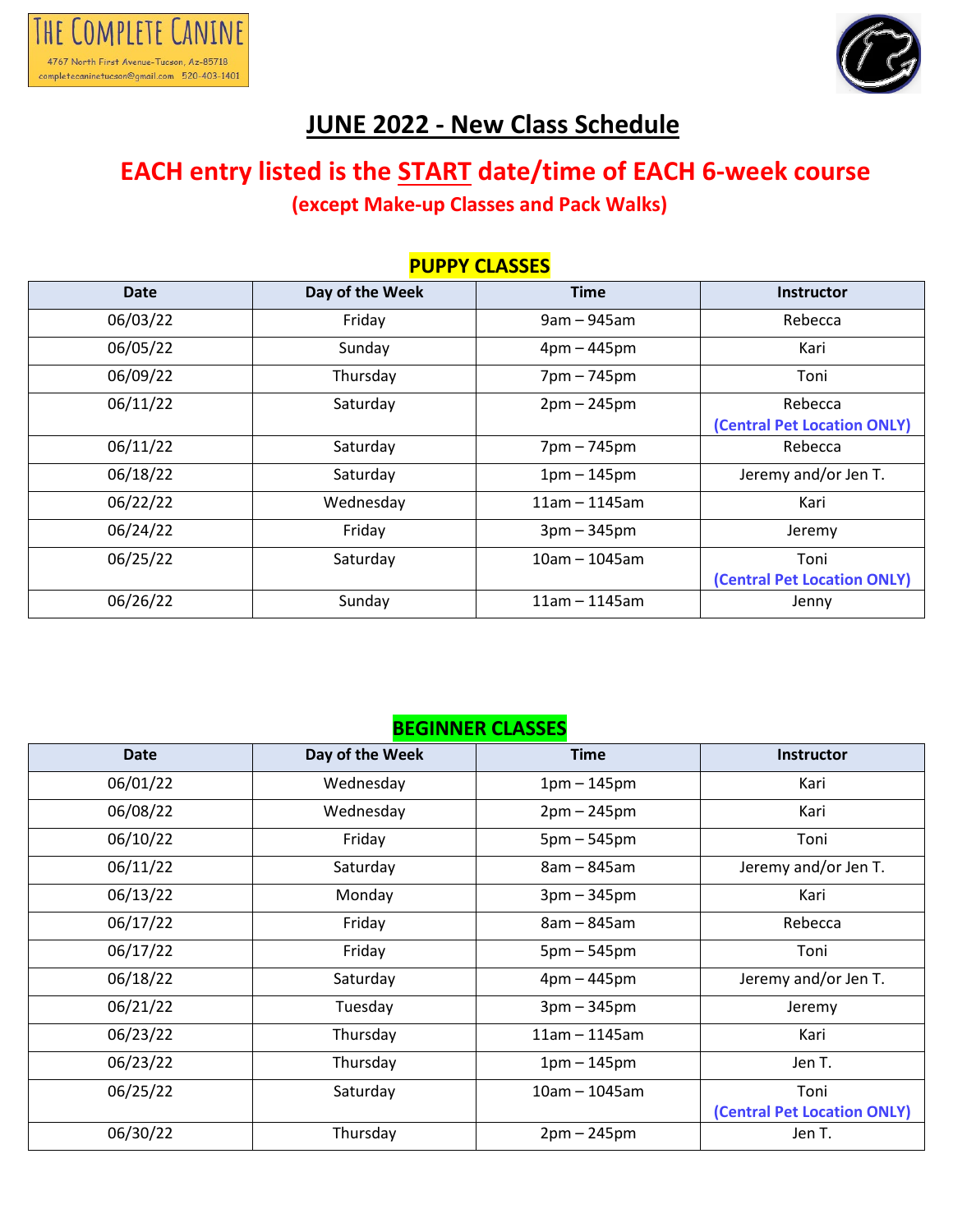



# **JUNE 2022 - New Class Schedule Continued**

## **EACH entry listed is the START date/time of EACH 6-week course**

**(except Make-up Classes and Pack Walks)**

| <b>INTERMEDIATE CLASSES</b> |                 |                 |                                     |  |
|-----------------------------|-----------------|-----------------|-------------------------------------|--|
| <b>Date</b>                 | Day of the Week | <b>Time</b>     | <b>Instructor</b>                   |  |
| 06/03/22                    | Friday          | $11am - 1145am$ | Jeremy                              |  |
| 06/04/22                    | Saturday        | $9am - 945am$   | Toni<br>(Central Pet Location ONLY) |  |
| 06/08/22                    | Wednesday       | $3pm - 345pm$   | Kari                                |  |
| 06/09/22                    | Thursday        | $5pm - 545pm$   | Toni                                |  |
| 06/10/22                    | Friday          | $6pm - 645pm$   | Toni<br>(Central Pet Location ONLY) |  |
| 06/11/22                    | Saturday        | 11am - 1145am   | Jeremy and/or Jen T.                |  |
| 06/11/22                    | Saturday        | $6pm - 645pm$   | Rebecca                             |  |
| 06/13/22                    | Monday          | $12pm - 1245pm$ | Kari                                |  |
| 06/17/22                    | Friday          | $6pm - 645pm$   | Toni                                |  |
| 06/22/22                    | Wednesday       | 12pm - 1245pm   | Kari                                |  |
| 06/24/22                    | Friday          | $2pm - 245pm$   | Jeremy                              |  |
| 06/26/22                    | Sunday          | $9am - 945am$   | Jenny                               |  |
| 06/28/22                    | Tuesday         | $4pm - 445pm$   | Jeremy                              |  |
| 06/30/22                    | Thursday        | $3pm - 345pm$   | Jen T.                              |  |

#### **ADVANCED CLASSES**

| <b>Date</b> | Day of the Week | <b>Time</b>     | <b>Instructor</b>           |
|-------------|-----------------|-----------------|-----------------------------|
| 06/01/22    | Wednesday       | $9am - 945am$   | Kari                        |
| 06/09/22    | Thursday        | $6pm - 645pm$   | Toni                        |
| 06/11/22    | Saturday        | $12pm - 1245pm$ | Jeremy and/or Jen T.        |
| 06/20/22    | Monday          | $11am - 1145am$ | Kari                        |
| 06/24/22    | Friday          | $12pm - 1245pm$ | Jeremy                      |
| 06/25/22    | Saturday        | $11am - 1145am$ | Toni                        |
|             |                 |                 | (Central Pet Location ONLY) |

#### **THERAPY TEAM CLASSES**

| Date     | Day of the Week | Time          | <b>Instructor</b>    |
|----------|-----------------|---------------|----------------------|
| 06/11/22 | Saturday        | 2pm – 245pm   | Jeremy and/or Jen T. |
| 06/24/22 | Friday          | 10am – 1045am | Jeremy               |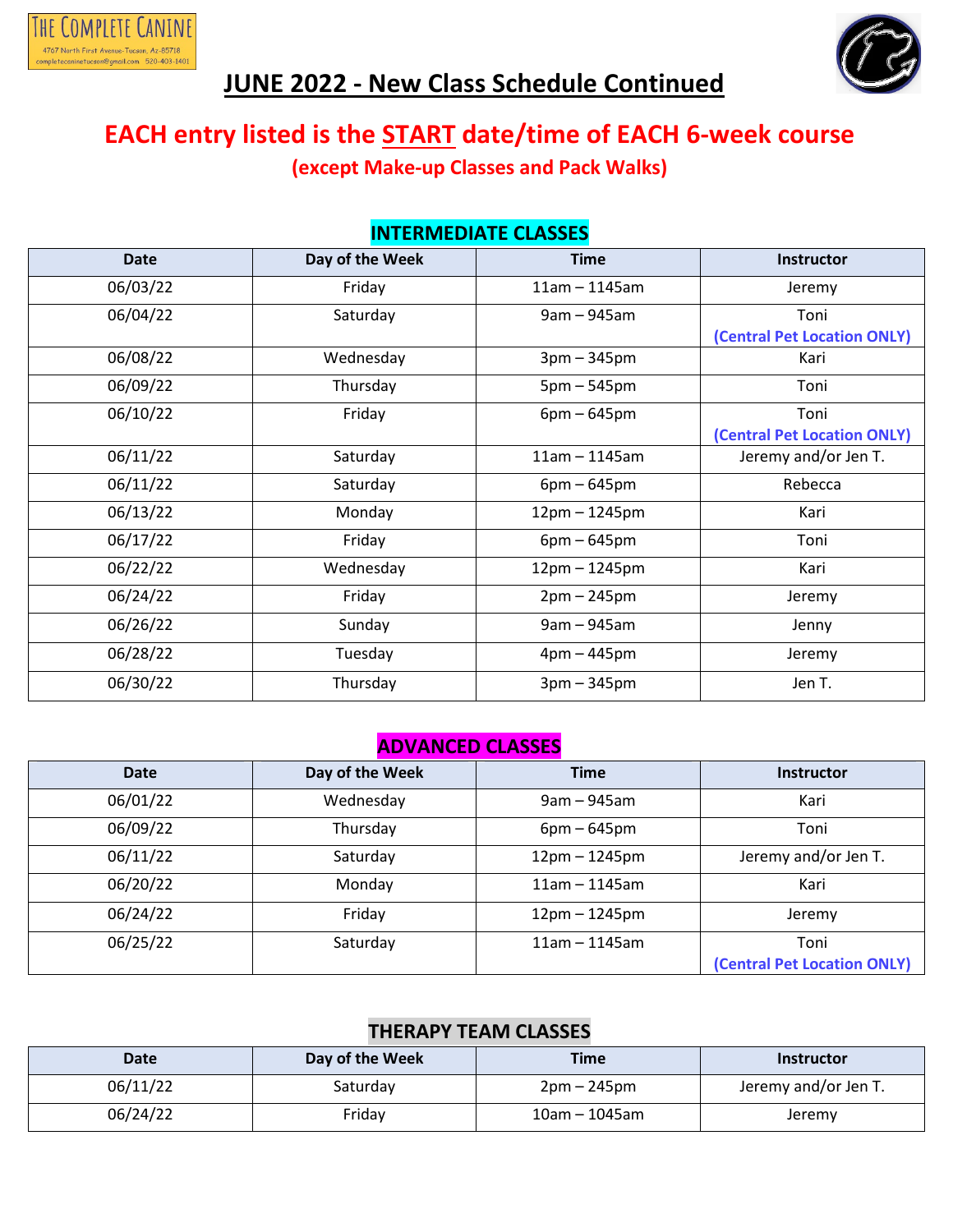



# **JUNE 2022 - New Class Schedule Continued**

### **TRICKS CLASSES**

| Date     | Day of the Week | <b>Time</b>     | <b>Instructor</b> |
|----------|-----------------|-----------------|-------------------|
| 06/07/22 | Tuesdav         | $12pm - 1245pm$ | Jeremy            |
| 06/23/22 | Thursday        | 4pm – 445pm     | Jen T.            |

#### **MAKE-UP CLASSES**

| <b>Date</b> | Day of the Week | <b>Time</b>   | <b>Instructor</b> |
|-------------|-----------------|---------------|-------------------|
| 06/03/22    | Friday          | $4pm - 445pm$ | Toni              |
| 06/07/22    | Tuesday         | $8am - 845am$ | Toni              |
| 06/10/22    | Friday          | $4pm - 445pm$ | Toni              |
| 06/14/22    | Tuesday         | $8am - 845am$ | Toni              |
| 06/17/22    | Friday          | $4pm - 445pm$ | Toni              |
| 06/21/22    | Tuesday         | $8am - 845am$ | Toni              |
| 06/24/22    | Friday          | $4pm - 445pm$ | Toni              |
| 06/28/22    | Tuesday         | $8am - 845am$ | Toni              |

#### **PACK WALKS AT REID PARK**

| <b>Date</b> | Day of the Week | <b>Time</b> | Instructor |
|-------------|-----------------|-------------|------------|
| 06/02/22    | Thursday        | $7am - 8am$ | Jenny      |
| 06/04/22    | Saturday        | $8am - 9am$ | Morgan     |
| 06/05/22    | Sunday          | 8am - 9am   | Morgan     |
| 06/07/22    | Tuesday         | $8am - 9am$ | Rebecca    |
| 06/09/22    | Thursday        | $7am - 8am$ | Jenny      |
| 06/11/22    | Saturday        | $8am - 9am$ | Morgan     |
| 06/12/22    | Sunday          | 8am - 9am   | Morgan     |
| 06/14/22    | Tuesday         | $8am - 9am$ | Rebecca    |
| 06/16/22    | Thursday        | $7am - 8am$ | Jenny      |
| 06/18/22    | Saturday        | $8am - 9am$ | Morgan     |
| 06/19/22    | Sunday          | $8am - 9am$ | Morgan     |
| 06/21/22    | Tuesday         | $8am - 9am$ | Rebecca    |
| 06/23/22    | Thursday        | $7am - 8am$ | Jenny      |
| 06/25/22    | Saturday        | $8am - 9am$ | Morgan     |
| 06/26/22    | Sunday          | $8am - 9am$ | Morgan     |
| 06/28/22    | Tuesday         | $8am - 9am$ | Rebecca    |
| 06/30/22    | Thursday        | $7am - 8am$ | Jenny      |